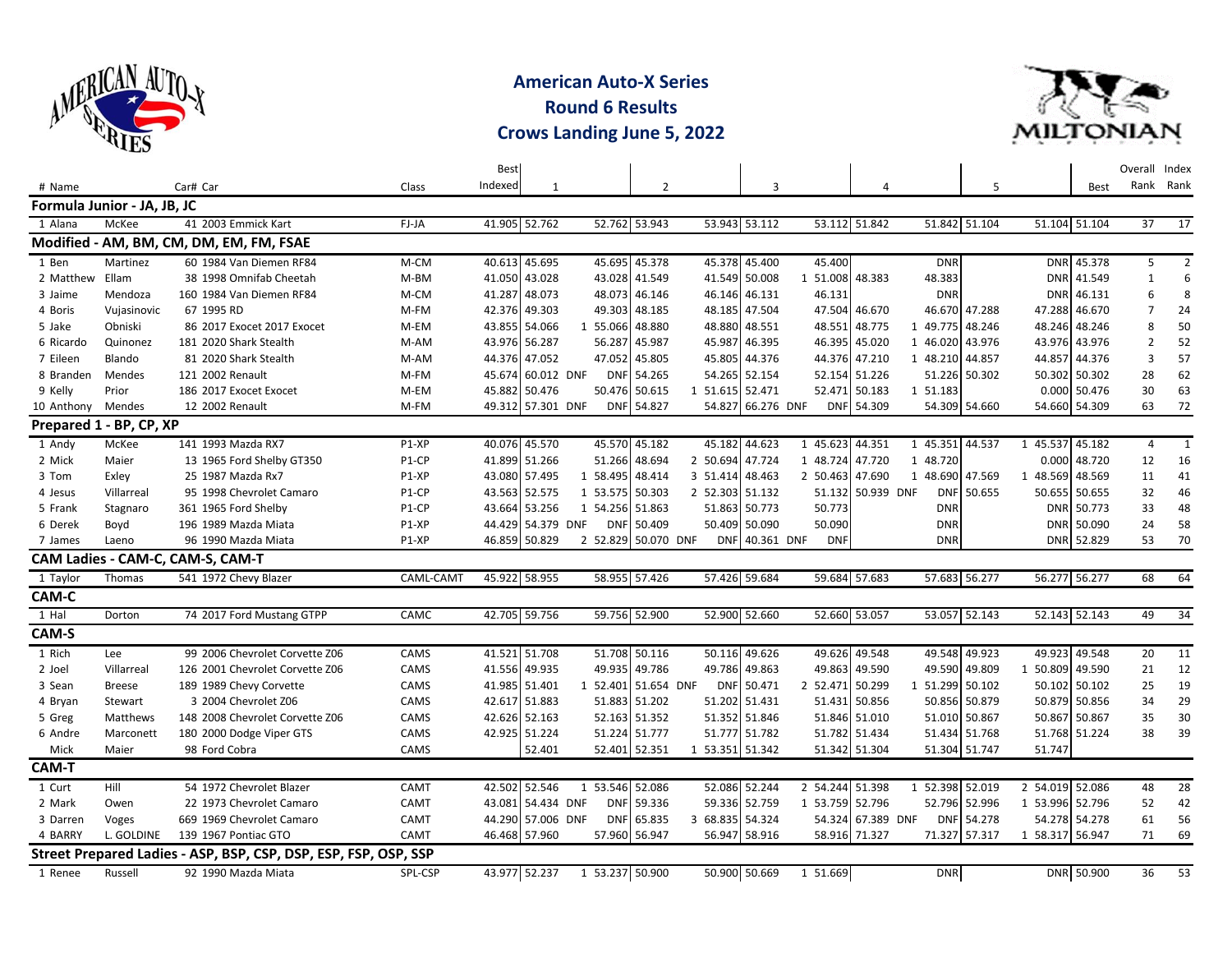|                     |                                       | Street Prepared 1 - ASP, BSP, CSP, OSP, SSP             |            |               |                               |            |                   |                 |               |                 |                   |                 |                   |                 |               |                 |                 |
|---------------------|---------------------------------------|---------------------------------------------------------|------------|---------------|-------------------------------|------------|-------------------|-----------------|---------------|-----------------|-------------------|-----------------|-------------------|-----------------|---------------|-----------------|-----------------|
| 1 Micah             | McElravy                              | 31 1991 Mazda Miata                                     | SP1-CSP    |               | 42.166 50.744                 | 50.744     | 49.552            |                 | 49.552 49.265 |                 | 49.265 48.804     |                 | 48.804 49.364     | 1 50.364        | 48.804        | 13              | 20              |
| 2 Vince             | Russell                               | 192 1990 Mazda Miata                                    | SP1-CSP    |               | 42.422 51.664                 |            | 51.664 49.100     |                 | 49.100 49.217 |                 | 49.217 52.952 DNF | <b>DNF</b>      |                   | <b>DNR</b>      | 49.100        | 15              | 25              |
| 3 Dave              | Johnson                               | 35 2016 Ford Focus RS                                   | SP1-ASP    |               | 43.872 52.780 DNF             |            | DNF 52.070        | 2 54.070 52.671 |               | 1 53.671 51.676 |                   | 51.676          |                   |                 | DNR 51.676    | 42              | 51              |
| - Tom               | Kubo                                  | 92 1991 Mazda Miata                                     | SP1-CSP    |               | 50.290 DNF                    |            | DNF 51.328 DNF    | <b>DNF</b>      |               | <b>DNR</b>      |                   | <b>DNR</b>      |                   | <b>DNR</b>      | <b>DNF</b>    | 75              | 75              |
| Chris               | Cox                                   | 136 2015 Ford GT350R                                    | SP1-ASP    |               | 42.425 50.635                 |            | 50.635 49.971     |                 | 49.971 50.110 | 50.110          |                   | <b>DNR</b>      |                   |                 | DNR 49.971    | 26              | 26              |
|                     | <b>Street Modified - SM, SMF, SSM</b> |                                                         |            |               |                               |            |                   |                 |               |                 |                   |                 |                   |                 |               |                 |                 |
| 1 Isaac             | Acks                                  | 71 2006 Mitsubishi Lancer Evo                           | SM-SM      | 42.472 50.451 |                               |            | 1 51.451 49.549   |                 | 49.549 49.493 |                 | 49.493 48.931     |                 | 48.931 48.600     | 1 49.600 48.931 |               | 14              | $\overline{27}$ |
| 2 Lisa              | Gnesa                                 | 193 2009 Porsche Cayman S                               | SM-SSM     |               | 42.629 49.741                 | 49.741     | 49.138            |                 | 49.138 49.324 | 1 50.324 49.493 |                   |                 | 49.493 48.278     |                 | 48.278 48.278 | 9               | 31              |
| 3 Eric              | Gnesa                                 | 93 2009 Porsche Cayman S                                | SM-SSM     |               | 42.882 49.941                 |            | 49.941 49.458     |                 | 49.458 48.001 | 1 49.001 48.564 |                   |                 | 48.564 48.641     |                 | 48.641 48.564 | 10              | 37              |
| 4 Darin             | Nelms                                 | 66 2001 Mazda Miata                                     | SM-SSM     |               | 50.856 61.487                 |            | 61.487 59.686     |                 | 59.686 58.304 | 1 59.304 57.595 |                   |                 | 57.595 57.894     |                 | 57.894 57.595 | 72              | 74              |
| SS                  |                                       |                                                         |            |               |                               |            |                   |                 |               |                 |                   |                 |                   |                 |               |                 |                 |
| 1 Monty             | Pack                                  | 15 2018 Porsche GT3                                     | SS         |               | 40.927 50.409                 |            | 50.409 49.680     |                 | 49.680 49.133 |                 | 49.133 49.249     |                 | 49.249 59.500     | 1 60.500 49.133 |               | 16              | 3               |
| 2 Steve             | Lau                                   | 87 2011 Porsche GT3RS                                   | SS         |               | 41.047 50.412                 |            | 50.412 49.277     |                 | 49.277 49.075 | 1 50.075 49.300 |                   |                 | 49.300 48.822     | 4 52.822 49.277 |               | 17              | 5               |
| 3 Eric              | Lam                                   | 178 2015 Porsche GT3                                    | SS         |               | 41.107 51.023                 |            | 1 52.023 49.281   | 1 50.281 49.261 |               | 1 50.261 49.349 |                   |                 | 49.349 49.076     | 1 50.076 49.349 |               | 18              | $\overline{7}$  |
| 4 Tom               | Ellam                                 | 38 2015 Porsche GT3                                     | SS         |               | 41.322 50.384                 |            | 50.384 50.277     |                 | 50.277 49.712 |                 | 49.712 50.323     |                 | 50.323 49.607     |                 | 49.607 49.607 | 22              | $\mathbf{q}$    |
| 5 Alan              | Patterson                             | 43 2017 Dodge Viper ACR                                 | SS         |               | 43.445 54.825                 |            | 1 55.825 53.557   |                 | 53.557 53.265 |                 | 53.265 52.476     |                 | 52.476 52.156     |                 | 52.156 52.156 | 50              | 45              |
| 6 Michael           | Baryla                                | 14 2016 McLaren 570S                                    | SS         |               | 45.213 56.421 DNF             | <b>DNF</b> | 54.369            | 2 56.369 55.737 |               |                 | 55.737 54.278     |                 | 54.278 57.859 DNF |                 | DNF 54.278    | 62              | 60              |
| Street 1 - AS, BS   |                                       |                                                         |            |               |                               |            |                   |                 |               |                 |                   |                 |                   |                 |               |                 |                 |
| 1 Justin            | Bowen                                 | 48 2014 Porsche Cayman S                                | $S1-AS$    |               | 42.255 52.660                 |            | 52.660 52.106     | 1 53.106 51.468 |               |                 | 51.468 51.635     | 1 52.635 51.673 |                   |                 | 51.673 51.468 | 39              | $\overline{22}$ |
| 2 Darren            | Shortes                               | 57 2002 Chevrolet Corvett Z06                           | $S1-AS$    |               | 44.220 59.655 DNF             |            | DNF 56.000        |                 | 56.000 55.149 |                 | 55.149 55.236     |                 | 55.236 53.862     |                 | 53.862 53.862 | 58              | 55              |
| Street 2 - DS, FS   |                                       |                                                         |            |               |                               |            |                   |                 |               |                 |                   |                 |                   |                 |               |                 |                 |
| 1 Lloyd             | Feaver                                | 5 2020 Ford Mustang                                     | $S2-DS$    |               | 42.920 54.653                 |            | 54.653 53.479     |                 | 53.479 53.322 |                 | 53.322 53.119     |                 | 53.119 53.256     |                 | 53.256 53.119 | 54              | 38              |
| 2 Ed                | Runnion                               | 18 2022 Subaru BRZ                                      | S2-DS      |               | 43.154 54.282                 |            | 54.282 53.863     |                 | 53.863 53.409 |                 | 53.409 53.948     |                 | 53.948 53.551     |                 | 53.551 53.409 | 57              | 43              |
| 3 Kevin             | Bui                                   | 731 2014 Subaru BRZ                                     | S2-DS      |               | 43.988 57.364                 |            | 1 58.364 56.351   |                 | 56.351 55.339 |                 | 55.339 54.441     |                 | 54.441 54.411     | 2 56.411 54.441 |               | 64              | 54              |
| 4 Michael           | Scott                                 | 29 2021 Subaru WRX                                      | $S2-DS$    |               | 45.981 60.834                 |            | 60.834 58.957     |                 | 58.957 58.268 |                 | 58.268 57.332     |                 | 57.332 56.908     |                 | 56.908 56.908 | 70              | 65              |
| Street 4 -          | GS, HS                                |                                                         |            |               |                               |            |                   |                 |               |                 |                   |                 |                   |                 |               |                 |                 |
| 1 Rob               | Krider                                | 38 2019 Ford Fiesta ST                                  | $S4-HS$    |               | 41.604 53.387                 |            | 53.387 53.417     |                 | 53.417 53.538 |                 | 53.538 53.245     |                 | 53.245 53.135     |                 | 53.135 53.135 | $\overline{55}$ | $\overline{13}$ |
| <b>STU</b>          |                                       |                                                         |            |               |                               |            |                   |                 |               |                 |                   |                 |                   |                 |               |                 |                 |
| 1 Mack              | Tsang                                 | 188 2006 Subaru STi                                     | STU        |               | 41.015 50.777                 |            | 1 51.777 50.035   |                 | 50.035 49.967 |                 | 49.967 49.416     |                 | 49.416 49.562     |                 | 49.562 49.416 | 19              | $\overline{4}$  |
| 2 Justin            | Tsang                                 | 88 2006 Subaru STI                                      | STU        |               | 41.391 50.993                 |            | 50.993 50.234     |                 | 50.234 50.240 | 1 51.240 50.024 |                   |                 | 50.024 49.869     |                 | 49.869 49.869 | 23              | 10              |
| 3 Jimmy             | Au-Yeung                              | 86 2006 Mitsubishi Lancer Evolution SE                  | STU        |               | 41.973 51.356                 |            | 2 53.356 51.424   |                 | 51.424 51.349 |                 | 51.349 50.570     |                 | 50.570 50.852     |                 | 50.852 50.570 | 31              | 18              |
| 4 Steve             | McLaughlin                            | 95 2020 Nissan 370Z                                     | STU        |               | 42.812 52.467                 |            | 52.467 51.827     |                 | 51.827 51.581 |                 | 51.581 51.605     |                 | 51.605 52.036     |                 | 52.036 51.581 | 41              | 35              |
| 5 Joseph            | Sousa                                 | 10 2013 Infiniti G37s                                   | STU        |               | 50.196 61.510                 |            | 61.510 61.195     |                 | 61.195 61.038 |                 | 61.038 60.484     | 1 61.484 60.478 |                   |                 | 60.478 60.478 | 74              | 73              |
| <b>STX</b>          |                                       |                                                         |            |               |                               |            |                   |                 |               |                 |                   |                 |                   |                 |               |                 |                 |
| 1 Kurt              | Wong                                  | 26 2013 Scion FRS                                       | <b>STX</b> |               | 42.279 53.708                 |            | 53.708 52.196     |                 | 52.196 52.743 |                 | 52.743 51.750     |                 | 51.750 51.908     |                 | 51.908 51.750 | 45              | 23              |
| 2 Josh              | Cadiente                              | 51 2013 Honda Civic Si                                  | <b>STX</b> |               | 46.080 57.286                 |            | 57.286 56.549     |                 | 56.549 56.402 |                 | 56.402 56.906     |                 | 56.906 56.471     |                 | 56.471 56.402 | 69              | 67              |
|                     |                                       | Street Touring 1 - STR, STS, STH, SSC, SST, XA, XB, EVX |            |               |                               |            |                   |                 |               |                 |                   |                 |                   |                 |               |                 |                 |
| 1 Mark              | Lewis                                 | 88 2016 Mazda MX-5 Club                                 | ST1-STR    |               | 41.748 51.339                 |            | 1 52.339 51.454   |                 | 51.454 51.080 |                 | 51.080 50.458     |                 | 50.458 50.421     |                 | 50.421 50.421 | 29              | 14              |
| 2 Mark              | Allen                                 | 77 2019 Tesla 3                                         | ST1-EVX    |               | 41.874 50.589                 |            | 1 51.589 50.149   |                 | 50.149 50.745 |                 | 50.745 50.389     |                 | 50.389 50.829     |                 | 50.829 50.149 | 27              | 15              |
| 3 Jonathan Cadiente |                                       | 777 2017 Honda Civic Yes                                | ST1-STH    |               | 42.241 53.691 1 54.691 52.928 |            |                   |                 | 52.928 52.944 |                 | 52.944 52.320     |                 | 52.320 52.021     |                 | 52.021 52.021 | 47              | 21              |
| 4 Todd              | Winstanley                            | 114 2008 Honda S2000                                    | ST1-STR    |               | 42.679 53.292                 |            | 53.292 51.849     | 1 52.849 51.828 |               |                 | 51.828 51.545     |                 | 51.545 51.952     |                 | 51.952 51.545 | 40              | 32              |
| 5 Bill              | Charron                               | 9 2015 Subaru BRZ                                       | ST1-SSC    |               | 42.695 53.558                 |            | 2 55.558 53.804   |                 | 53.804 53.595 |                 | 53.595 53.247     |                 | 53.247 52.776     |                 | 52.776 52.776 | 51              | 33              |
| 6 Erik              | Acks                                  | 68 2022 Subaru BRZ                                      | ST1-STR    |               | 42.844 52.537                 |            | 52.537 51.794     | 1 52.794 51.745 |               |                 | 51.745 51.594     | 1 52.594 51.926 |                   | 1 52.926 51.745 |               | 44              | 36              |
| 7 Glen              | Anderson                              | 79 2022 Subaru BRZ                                      | ST1-STR    |               | 43.066 59.695                 |            | 1 60.695 53.053   |                 | 53.053 52.654 |                 | 52.654 52.013     |                 | 52.013 54.136     | 1 55.136 52.013 |               | 46              | 40              |
| 8 Andrew            | Padua                                 | 171 2017 Honda Civic Si                                 | ST1-STH    |               | 43.355 55.242                 |            | 55.242 54.106     |                 | 54.106 54.024 |                 | 54.024 53.972     |                 | 53.972 53.393     |                 | 53.393 53.393 | 56              | 44              |
| 9 Lucas             | Warren                                | 142 2002 Subaru Impreza wrx                             | ST1-XA     |               | 43.567 53.419                 |            | 53.419 52.047     |                 | 52.047 51.743 |                 | 51.743 52.570     |                 | 52.570 51.752     |                 | 51.752 51.743 | 43              | 47              |
| 10 Eric             | Martin                                | 74 2013 Scion FR-S                                      | ST1-SSC    |               | 43.791 55.914                 |            | 55.914 55.112     | 1 56.112 55.520 |               |                 | 55.520 54.131     |                 | 54.131 54.745     |                 | 54.745 54.131 | 60              | 49              |
| 11 Matt             | Francavilla                           | 67 2022 Subaru BRZ                                      | ST1-STR    |               | 44.737 55.879                 |            | 55.879 62.937 DNF |                 | DNF 54.031    |                 | 54.031 54.247     |                 | 54.247 54.526     |                 | 54.526 54.031 | 59              | 59              |